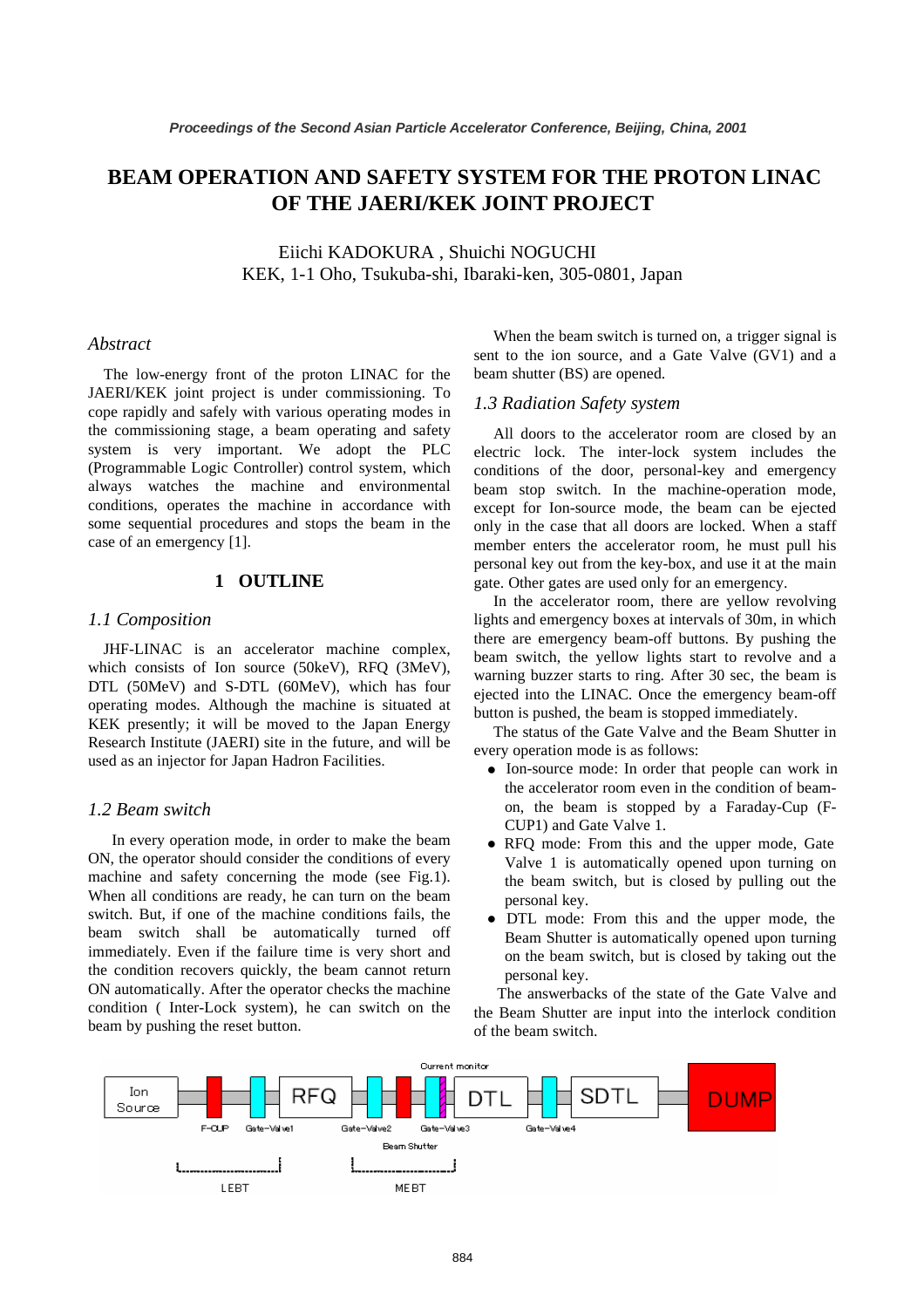

Fig.1 Upper figure: Beam Line Lower figure: The sequence of beam switch control

## **2 FUNCTION OF CONTROL DEVICES**

#### *2.1 Programmable Logic Controller (PLC)*

A block diagram of the beam-switch control and the safety system is shown in Fig.2. The PLCs are used for the beam control and the watching system of the personal keys. Inputs of the PLC for the beam control are connected to the ON/OFF status of all safety observation devices, interlock signals of the door and emergency switch. The status of the PLC is displayed on a beam-control panel. The input of the PLC for the personal key is connected to every personal key status, which is shown on a personal key display panel. The signal of the personal key PLC that all personal keys are set in the key-box is sent to the beam control PLC. Both PLCs have a program with about 2000 steps, and a scan time of less than 1ms. For extending the system in the future, the PLC has the capability of more than 8000 IN/OUT terminals.

Modules of the input and output signals are connected to the PLC with the ladder program method. Also, the PLC is connected to a Windows PC/AT by which we can change the program and observe the sequence.

#### *2.2 Beam switch*

Beam operation is done by using a beam-control panel, which is composed of a touch panel and a hardware switch panel. At first, the beam-control panel shows the accelerator machine complex through the beam line from the ion source to DTL, as well as touch panels of safety devices, which allows an operator to recognize the present situation of the machine operation at a glance. When one of the accelerator machines is touched, this can change the operation mode of the machine. The touch panels of safety devices are: (1) an evacuation-confirming switch, (2) an emergency beam stop switch, (3) a door limit switch and (4) a sensor limit switch. When the former two panels (1 and 2) are touched, the beam-control panel shows the location of the pushed switch; touching the other displays (3 and 4) shows the place where the limit is off.

The hardware switch panel is composed of a system key, a beam switch and a klystron stop switch.

The beam-control panel is inputted to a PLC and is also governed by the PLC. The color system used in these displays means that Green is normal and Red is abnormal. Their operation log is outputted by a printer as well as on a display.